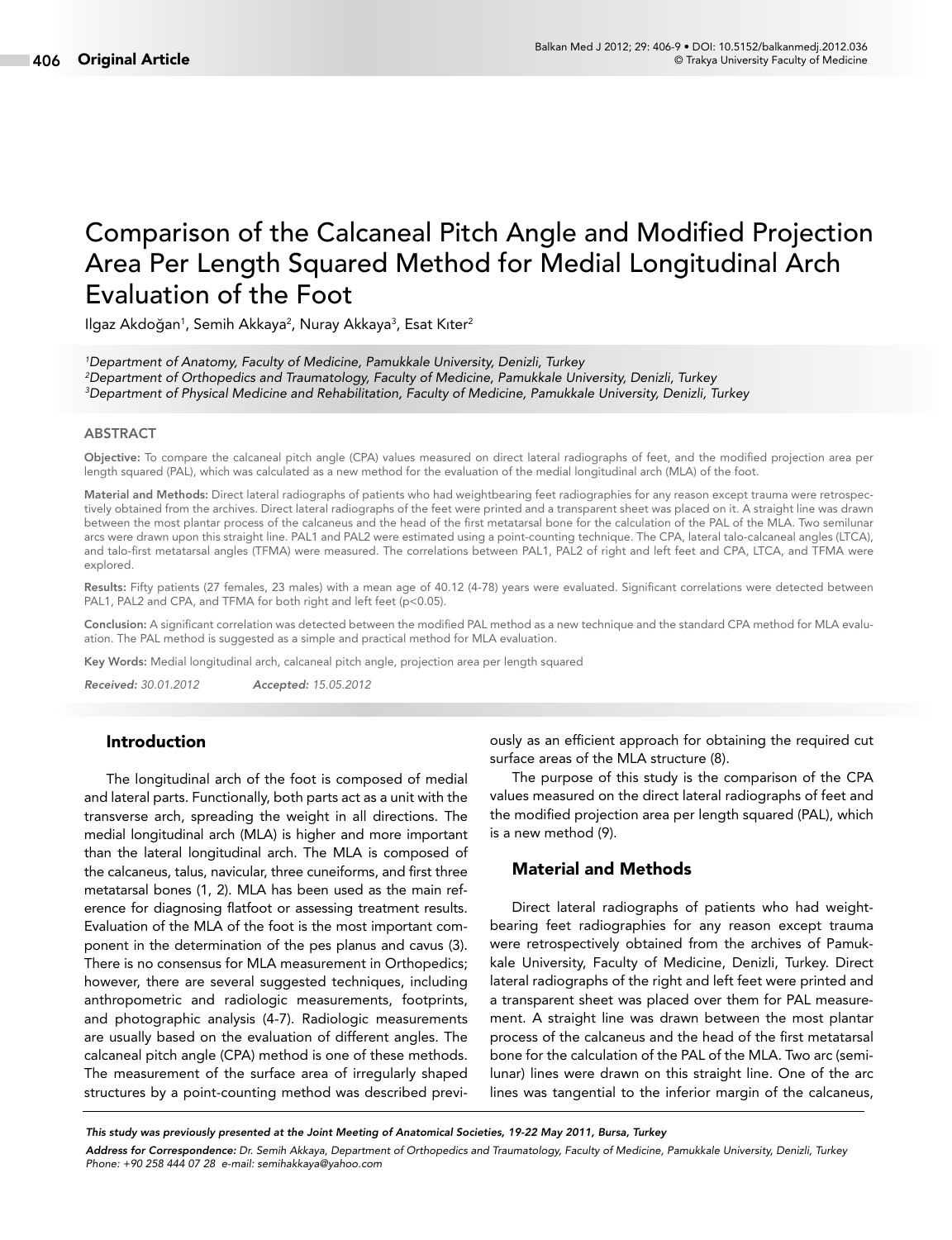lowermost calcaneocuboid joint, base of first metatarsal and head of first metatarsal, and the other crossed the sustantaculum tali and lower part of the navicular (Figure 1). Both areas (PAL1 and PAL2) were estimated using a point-counting technique. PAL measurements were performed by the author IA.

The point-counting grid, which has point sets at distinct densities on a transparent sheet, could be used to estimate the surface area of sections or projections (10). For this reason, the testing system was superimposed on the radiographies, and the number of points hitting the objects was used to estimate the total surface area of the projection. A test point is a "+" shaped line and is said to hit the object if the upper right corner of the intersection of the cross lines on the test system lies inside the object. After each superimposition, the number of test points hitting the structure of interest on the projections was counted, and the area of each projection was estimated by multiplying the number of points by the area they represent. The formula for the surface area of the projection can be written as follows:

Projection Area=a/p  $\times$   $\Sigma$ P, where  $\Sigma$ P denotes the point counts and (a/p) represents the area associated with each test point.

The number of points hitting the semilunar region was recorded. The point-counting method was repeated three times and average values were taken. The projection area of the semilunar region was calculated by multiplying  $0.25 \text{ cm}^2$ by the number of counted points (Figure 2). The straight line was measured with a ruler. The estimated area was divided by the square of the length of the straight line, and the final data for PAL1 and PAL2 were obtained. A decrease in the PAL measurement means that the arch of the foot decreases. The calculation formula is (9):

Projection area per length squared (PAL)=[(a/p × ΣP) / *l* <sup>2</sup> ]×100, where ΣP denotes the point counts, (a/p) represents the area associated with each test point, and (*l*) is the measured length of the straight line between the most plantar process of the calcaneus and the head of the first metatarsal bone.



Figure 1. Lateral radiograph of foot showing the area drawn for the estimation of Projection area per length (PAL1 and PAI<sub>2</sub>)





The CPAs, lateral talocalcaneal angle (LTCA), and talofirst metatarsal angle (TFMA) were measured on the same radiographs without a transparent sheet for each subject, as described by Simons and Vanderwilde et al. (11, 12). The CPA is an angle that describes the calcaneal inclination that is decreased in flatfoot (Figure 3). The LTCA is used to identify the varus angulation or equinus of the hindfoot, and the TFMA is a measure of the forefoot and hindfoot, which becomes wider in flatfoot. Feet angles were measured by the author SA.

Statistical analysis was performed using the SPSS 17.0 for Windows software package. Descriptive statistics were used, and the PAL and angle measurements were represented as means±standard deviations. The correlation between PAL1, PAL2 calculations of right and left feet and CPA, LTCA, and TFMA was determined using the two-tailed Pearson correlation test, and statistical significance was considered to be p<0.05.

#### Results

In total, 50 subjects (27 females and 23 males) were evaluated (mean age: 40.12 years, min: 4 years, max: 78 years). The mean±SD of the right PAL1, PAL2, and CPA were 8.28±1.41, 11.26±11.73, and 22.98±4.01, respectively. The mean±SD of the left PAL1, PAL2, and CPA were 8.37±1.41, 11.21±1.75, and 21.52±4.32, respectively. The mean±SD of the right LTCA, left LTCA, right TFMA, and left TFMA were 36.44±5.21, 36.86±5.35, and 12.6±1.63, 11.7±2.41, respectively (Table 1).

A significant correlation was detected between the right PAL1 and right PAL2 and right CPA (r=0.644, r=0.595; p=0.001, p=0.001). Another significant correlation was detected between the left PAL1 and left PAL2 and left CPA (r=0.703, r=0.769; p=0.001, p=0.001) (Table 2).

There were no significant correlations between PAL1, PAL2, and LTCA for both right and left feet.

A significant correlation was detected between the right PAL1, right PAL2, and right TFMA (r=0.365, r=0.409; p=0.009, p=0, 003). Another significant correlation was detected between the left PAL1, left PAL2, and left TFMA (r=0.353, r=0.434; p=0.012, p=0.002) (Table 2).

| Table 1. Measurements of Projection area per length squa- |  |  |  |
|-----------------------------------------------------------|--|--|--|
| red, and foot angles                                      |  |  |  |

|                                         | <b>Right side</b><br><b>Mean</b> ±standard<br>deviation | Left side<br>Mean±standard<br>deviation |  |  |  |
|-----------------------------------------|---------------------------------------------------------|-----------------------------------------|--|--|--|
| PAL <sub>1</sub>                        | $8.28 \pm 1.41$                                         | $8.37 \pm 1.41$                         |  |  |  |
| PAL <sub>2</sub>                        | 11.26±11.73                                             | $11.21 \pm 1.75$                        |  |  |  |
| Calcaneal pitch angle                   | $22.98 \pm 4.01$                                        | $21.52 \pm 4.32$                        |  |  |  |
| Talocalcaneal angle                     | $36.44 \pm 5.21$                                        | $36.86 \pm 5.35$                        |  |  |  |
| Talo-first metatarsal<br>angle          | $12.6 \pm 1.63$                                         | $11.7 + 2.41$                           |  |  |  |
| PAL: Projection area per length squared |                                                         |                                         |  |  |  |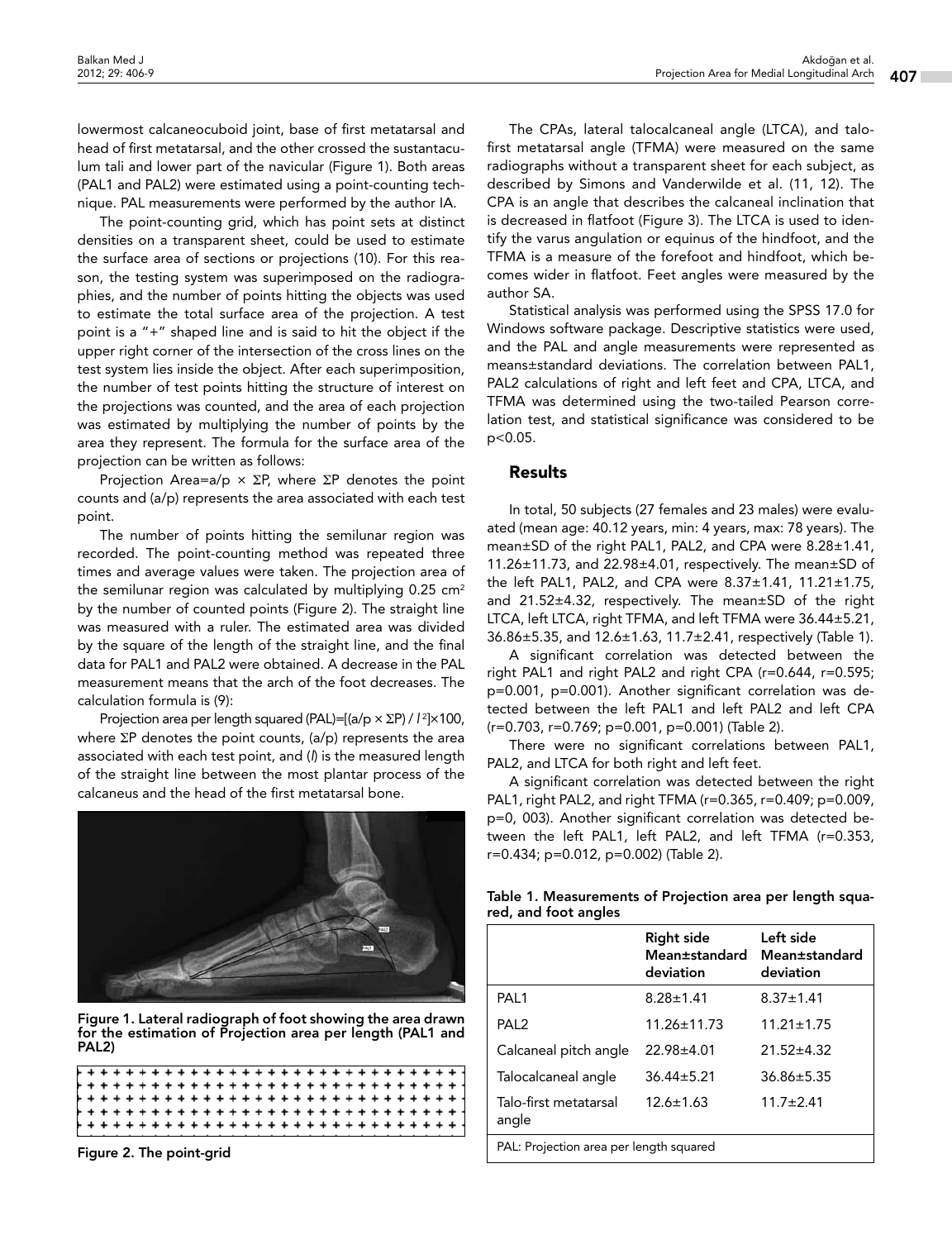# **Discussion**

Medial longitudinal arch measurement is an important component of the evaluation of flatfoot. Angle and height measurements of the MLA are determined from lateral weightbearing roentgenograms of the feet. According to the results of the present study, since significant correlation was detected between the PAL and CPA, the PAL method can be an alternative technique for MLA radiographic evaluation.

Surface area measurement of irregularly shaped structures by a point-counting method was described as an efficient approach for obtaining the required cut surface areas of the structure (8). The PAL method was previously suggested as an alternative to the Cobb method for the radiographic evaluation of the degree of lumbar lordosis when ImageJ's estimation was accepted as the gold standard (9). Authors stated that the Cobb method caused variability in the measurements because of vertebral end plate architecture variability, and offered that the PAL method may be a useful technique for the evaluation of the surface area of the semilunar region for lumbar lordosis (9). They argued that, because of the good agreement between planimetry and point-counting methods, the PAL method could be applied without requiring any software. The current study indicated that the PAL method can be used as an alternative method for measuring the semilunar irregular shape of the MLA in weight bearing lateral roentgenograms of the foot.



Figure 3. Lateral radiograph of foot showing the CPA

Table 2. Relationships between measurements of Projection area per length squared and Calcaneal pitch Angles, Talo-first metatarsal angles

|                                              | r     | р     |
|----------------------------------------------|-------|-------|
| Right PAL1-Right Calcaneal pitch Angle       | 0.644 | 0.001 |
| Right PAL2-Right Calcaneal pitch Angle       | 0.595 | 0.001 |
| Left PAL1-Left Calcaneal pitch Angle         | 0.703 | 0.001 |
| Left PAL2-Left Calcaneal pitch Angle         | 0.769 | 0.001 |
| Right PAL1-Right Talo-first metatarsal angle | 0.365 | 0.009 |
| Right PAL2-Right Talo-first metatarsal angle | 0.409 | 0.003 |
| Left PAL1-Left Talo-first metatarsal angle   | 0.353 | 0.012 |
| Left PAL2-Left Talo-first metatarsal angle   | 0.434 | 0.002 |
| PAL: Projection area per length squared      |       |       |

Although there are many studies comparing the radiological measures for diagnosing flatfoot (8, 13-15), there is no consensus on the radiologic evaluation of the MLA. While Younger et al. (14) reported that the TFMA was an accurate radiographic identifier, Sensiba et al. (15) suggested that CPA had a higher interobserver reliability. The relationships of the PAL method with CPA, LTCA, and TFMA were examined in the present study. According to our results, although the LTCA was correlated with the CPA, there was no correlation between the LTCA and the PAL method.

There are many methods other than radiographic measurements for evaluating the MLA structure (16-18). A study examining the correlation of the measurements from footprints and radiographies for flatfoot evaluation contains one of these methods (16). The authors suggested that measurement of the subarch angle significantly correlated with radiographic measurements, and it was easily obtained from a capacitive forceplate (16). In another study, significant correlations were reported between Harris mat imprints and radiographic foot angles, and use of the Harris mat imprint was suggested as an effective method for quantifying flatfoot (17). Wearing et al. (18) reported that digitized videofluoroscopy of calcaneal sagittal plane motion was more beneficial for the assessment of arch function during gait, and authors suggested that calcaneal pitch may result in errors of foot function during gait. They suggested that the CPA may be used as an indicator of a rare foot position only (18). Although there are many benefits of these reported methods for evaluating the MLA, they are time consuming and require expensive, special equipment or software In contrast, the PAL method in our study has high correlation with the CPA, and is an economic and practical technique for MLA structure evaluation without special software or equipment.

Sensiba et al. (15) reported that the CPA had the highest interobserver reliability compared to other radiologic measurements for the radiologic quantification of adult-acquired flatfoot deformity, which is a difficult condition to quantify radiographically. CPA is the preferred method for the determination of the pes planus and cavus in clinical practice. In our study, we searched for relationships of the PAL method with CPA, and TFMA, and found that the PAL method had a high correlation with the CPA, and moderate correlation with the TFMA for the evaluation of the MLA. An increase in the PAL will result from an increase in the pes cavus. In the present study, the cut-off points of PAL for normal and pathologic measurements for medial longitudinal arch were not described. Therefore, a variety of measurements for the assessment of the cut-off points are necessary.

### Conclusion

A significant correlation was detected between the modified PAL method as a new technique and the classical CPA method, and the TFMA method for MLA evaluation. The PAL method is suggested as a simple, objective, and practical method for the evaluation of MLA. This method is not only inexpensive and easy, but it can also be an alternative for measuring the MLA on routine weight bearing lateral radiographies of feet without having to change the normal procedure.